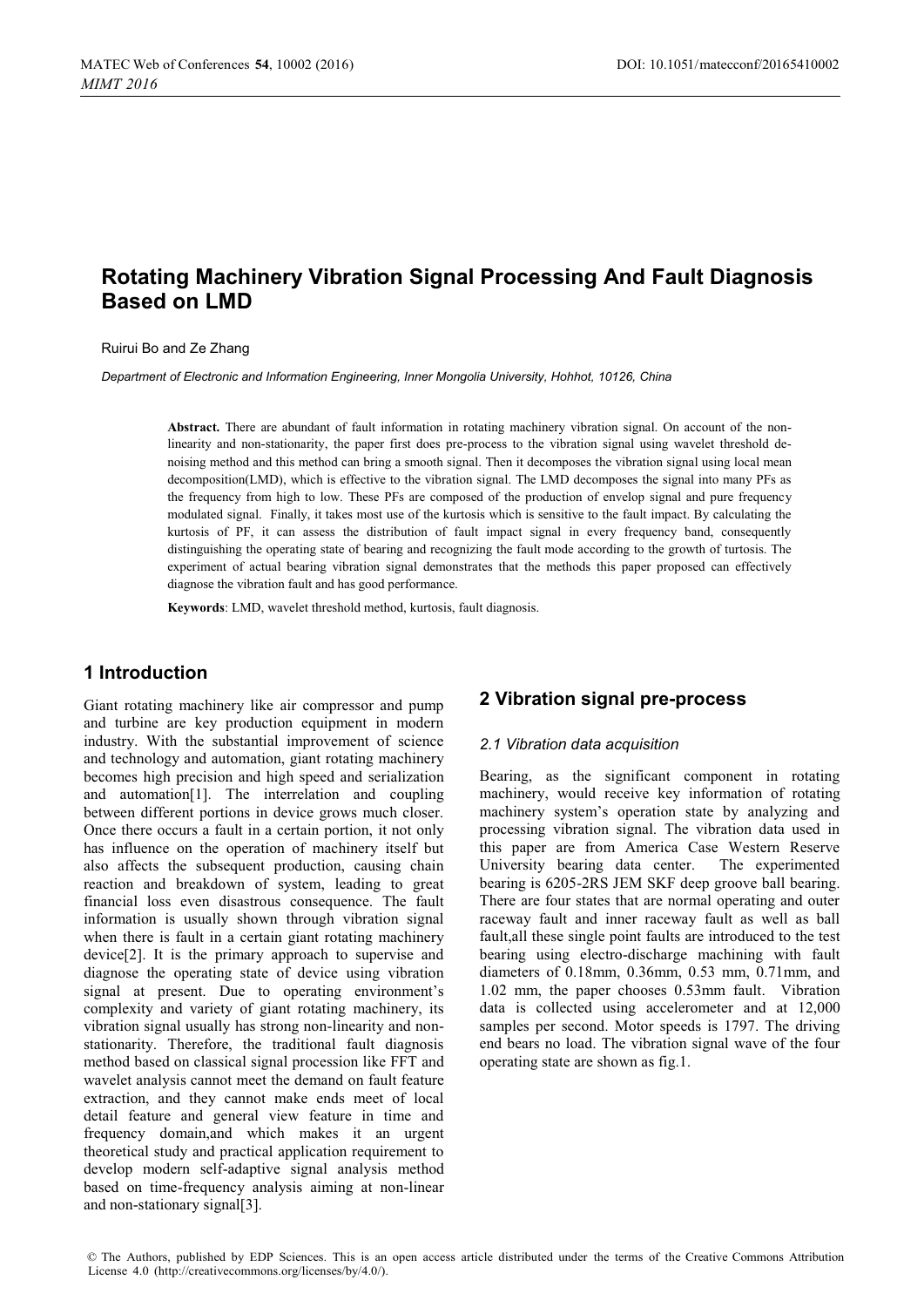

**Fig.1**: Vibration signal wave of the four operating state

#### *2.2 Wavelet threshold De-noise*

The vibration signal is corrupted by a great number of noise contribution besides fault information, which appears to be non-linear and non-stationary and with low signal noise ratio. When decomposing the signal with noise using LMD, the noise contribution may, on the one hand, affect the cyclic process and, on the other hand, bring down the timeliness but promote the decomposing time, even result in mode mixing phenomenon. It is the precondition and guarantee of signal fault diagnosis to reduce noise contribution effectively[4]. Wavelet threshold de-noise is a typical de-noising method, which has irreplaceable significance for its good time-frequency property in de-noise. The paper opts for SYM5 wavelet function and decomposes the signal to the fifth layer then uses minimaxi threshold chose to dispose coefficients for the sake of de-noise. The signal after de-noising are listed in fig. 2.



Fig.2: Denoised signal on four state

After wavelet de-noising, there is basically no noise contribution in the bearing vibration signal and the vibration is much smoother. From fig.2, it can see the real vibration signal. Analysis of the de-noised signal suggests that there are different levels of impact in the signal which is the main reflect of fault when operating.

## **3 Local Mean Decomposition**

Essentially the LMD scheme involves progressively separating a frequency modulated signal from an amplitude modulated envelope signal. This separation is achieved by smoothing the original signal, subtracting the smoothed signal from the original signal, and then amplitude demodulating the result using an envelope estimate. The envelope estimate and the smoothed

version of the original signal are both obtained by using moving averaging weighted by the time-lapse between the successive extrema of the original signal[5]. The instantaneous frequency can then be calculated from the frequency modulated signal. The corresponding envelope estimates are multiplied together to form a final envelope. This envelope is then multiplied by the frequency modulated signal to form a product function, which is subtracted from the original signal. The whole process is then repeated on the resulting signal, to produce a second product function, with an associated envelope and instantaneous frequency.This decomposition continues until the remaining signal contains no more oscillations.The resulting instantaneous frequency and

envelope values can be plotted together in the form of a demodulated signal time-frequency representation[6]. For a certain non-stationary signal  $x(t)$ , the specific decomposing process is as follow:

**Step 1:** Searching for the local maximum(minimum)value point of the signal  $n_i$ , then calculating the mean value of the adjacent extremum.

$$
m_i = \frac{n_i + n_{i+1}}{2} \tag{1}
$$

Connecting the adjacent mean value point  $m_i$  with straight line, smoothing the straight line using moving average method and obtaining the local mean function  $m_{11} (t)$ .

**Step 2:** Calculating the envelope estimate:

$$
a_i = \frac{|n_i - n_{i+1}|}{2} \tag{2}
$$

Connecting the adjacent envelope estimate point  $a_i$  with straight line, smoothing the straight line using moving average method and obtaining the envelope estimate function  $a_{11} (t)$ .

**Step 3:** Separating the local mean function  $m_{11}(t)$ from the original signal  $x(t)$ .

$$
h_{11}(t) = x(t) - m_{11}(t)
$$
 (3)

**Step 4:** Using the envelope estimate function  $a_{11}(t)$ to demodulate  $h_{11}(t)$ .

$$
s_{11}(t) = \frac{h_{11}(t)}{a_{11}(t)}
$$
 (4)

The ideal situation is that  $s_{11}(t)$  is pure frequencymodulated signal now, i.e. envelope estimate function  $a_{12} (t) = 1$ . If not, taking  $s_{11} (t)$  as original signal and repeating the step1-step4 until  $s_{1n} (t)$  's envelope estimate function  $a_{1(n+1)}(t) = 1$ , i.e.  $s_{1n}(t)$  is a pure frequency-modulated signal. But in general it cannot meet the ideal condition, so it sets a reference quantity  $\Delta$ , when  $1-\Delta \le a_{1n}(t) \le 1 + \Delta$ , the iteration stops.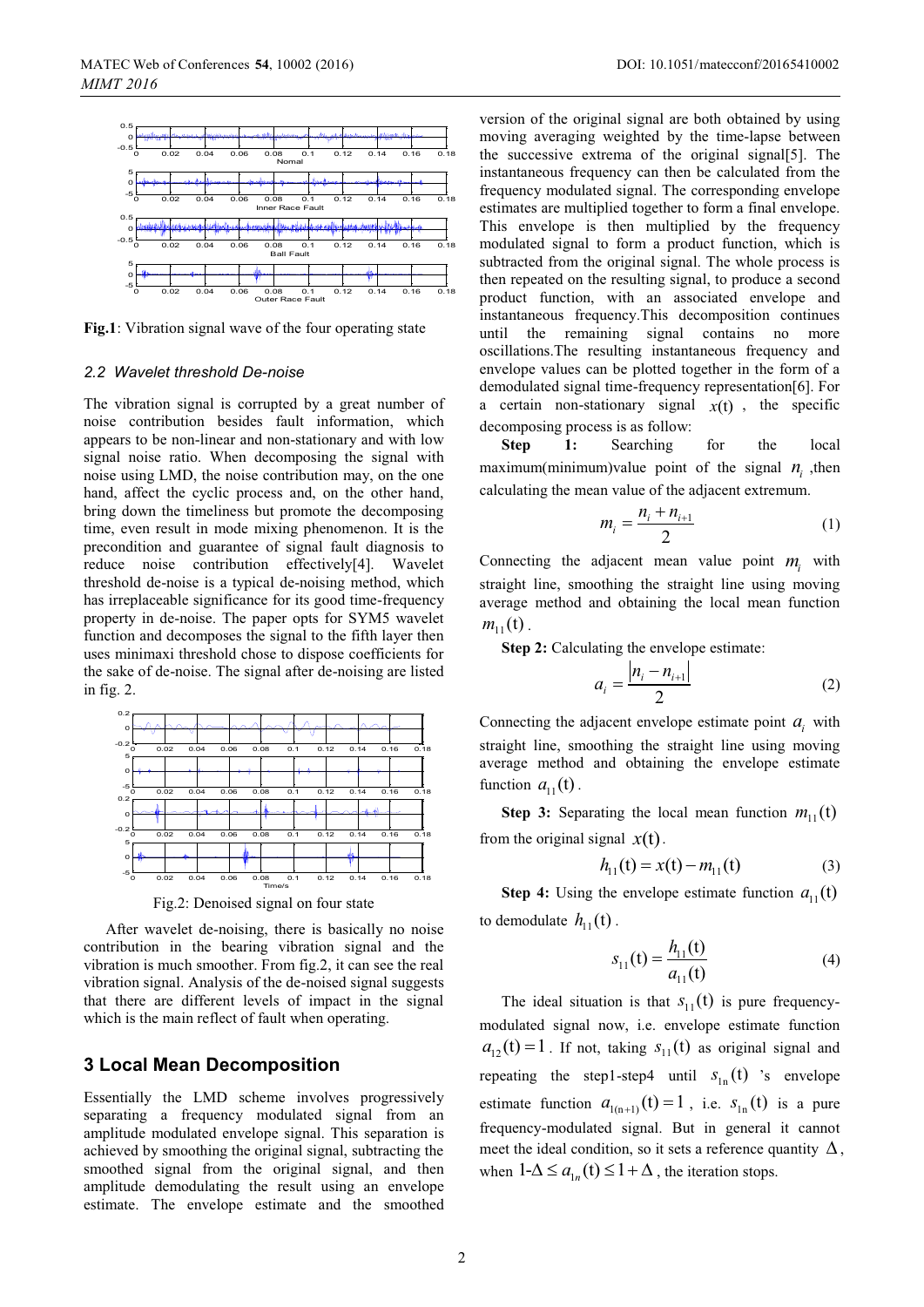**Step 5:** Calculating the envelope signal (instantaneous amplitude function):

$$
a_1(t) = a_{11}(t)a_{12}(t)...a_{1n}(t) = \prod_{q=1}^n a_{1q}(t) \qquad (5)
$$

**Step 6:** Obtaining the first PF component by multiplying envelope signal  $a_1(t)$  and pure frequencymodulated signal  $s_{1n} (t)$ .

$$
P_1(t) = a_1(t) s_{1n}(t)
$$
 (6)

It contains the highest frequency component of original signal,  $P_1(t)$  is a simple component amplitudemodulated and frequency-modulated signal,  $a_1(t)$  is the instantaneous amplitude of PF, its instantaneous frequency  $f_1(t)$  can be calculated from pure frequencymodulated signal.

$$
f_1(t) = \frac{1}{2\pi} \frac{d[\arccos(s_{1n}(t))]}{dt}
$$
 (7)

**Step 7:** After separating the first PF component from the original signal  $x(t)$ , it obtains the new signal  $u_1(t)$ .

Taking  $u_1(t)$  as the original signal and repeat step1-step6 for k times until  $u_k(t)$  is the monotone function.

$$
\begin{cases}\n u_1(t) = x(t) - P_1(t) \\
u_2(t) = u_1(t) - P_2(t) \\
\vdots \\
u_k(t) = u_{k-1}(t) - P_k(t)\n\end{cases}
$$
\n(8)

Ultimately, the original signal  $x(t)$  can be expressed by all PF components and the residual  $u_k(t)$ .

$$
x(t) = \sum_{k=0}^{k} P_p(t) + u_k(t)
$$
 (9)

**Step 8:** Combining the instantaneous amplitude and instantaneous frequency of all PF components again according to time-frequency-amplitude 3-D distribution. Using the LMD to decompose the four operating state vibration signal, the PF components of each state are as fig.3-fig.6.

 $\frac{1}{p-1}$ 



Fig.4: PF component of inner raceway fault after LMD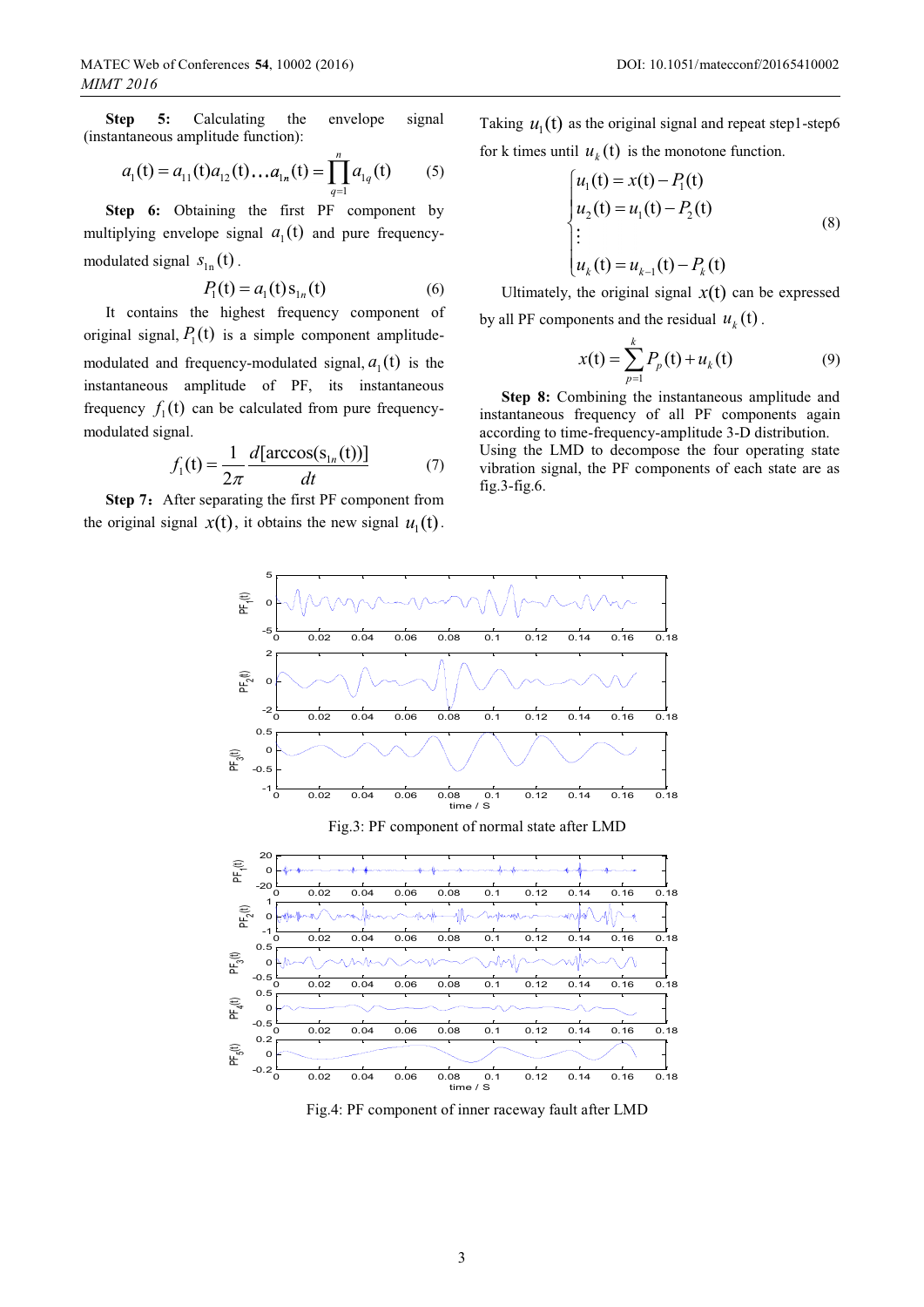

Fig.5: PF component of ball fault after LMD



Fig.6: PF component of outer raceway fault after LMD

# **4 Rotating bearing fault diagnose based on PF kurtosis**

Diagnosis information acquisition as well as fault feature extraction and state recognition are fundamental content of rotating bearing's state surveillance and fault diagnosis while fault feature extraction is the most significant and difficult problem. It directly affects the accuracy of diagnosis and reliability of prediction, in a way is the key factor to implement the rotating bearing fault diagnosis.

Kurtosis is a kind of measurement of degree of peak. A big kurtosis corresponds to a sharp wave peak and suggests that the signal has impact nature. As for the rotating bearing vibration signal, sharp peaks are usually caused by fault. For this reason, the paper combines kurtosis and LMD, thereby calculating kurtosis of signal in different frequency band after LMD. When retaining the advantage of kurtosis's sensibility to the fault impact, it studies the distribution of fault impact signal frequency in different frequency band.

Kurtusis is a statistic reflecting degree of peak, it describes the distribution character of vibration signal. The definition of kurtosis K is:

$$
K = \frac{E(x - \mu)^4}{\sigma^4} \tag{10}
$$

Here,  $\mu$  is the mean of signal x,  $\sigma$  is the standard deviation of signal x,  $E(t)$  is the value of expectation of variable *t* [7].

In general, fault information is usually included in high frequency signal, as a consequence, the paper opts for the first three PF components of the four state after LMD and calculates their kurtosis in the form of table I.

| 1 0010 11 11010010 01 1 1 011 1001 0000 |        |                 |       |
|-----------------------------------------|--------|-----------------|-------|
|                                         | PF1    | PF <sub>2</sub> | PF3   |
| Normal Data                             | 4.092  | 5.400           | 2.727 |
| Inner Race<br>Fault                     | 35.300 | 6.283           | 3.371 |
| <b>Ball Data</b>                        | 14.200 | 8.866           | 4.190 |
| <b>Outer Race</b><br>Fault              | 54.350 | 15.350          | 7.070 |

Table 1: Kurtosis of PF on four state

From the table, it can be known that when the bearing operating in normal state, there is no impact caused by fault, its vibration signal is relatively steady and kurtosis is comparatively small. When fault occurs, period impact character appears in the vibration signal, the kurtosis of PF containing main fault information increase in large scale. Kurtosis of PF1 has the most great growth, on account that there are many impact components caused by fault in these PFs. Impact from different types of fault has different distribution in PF, thus the kurtosis are in different values just as shown in table I. The kurtosis of PF1 on inner raceway fault increases 9 times, the ball fault is 3.5 times and outer raceway fault 13 times.Therefore the paper determines the fault mode of rotating bearing from the scale of kurtosis increase.